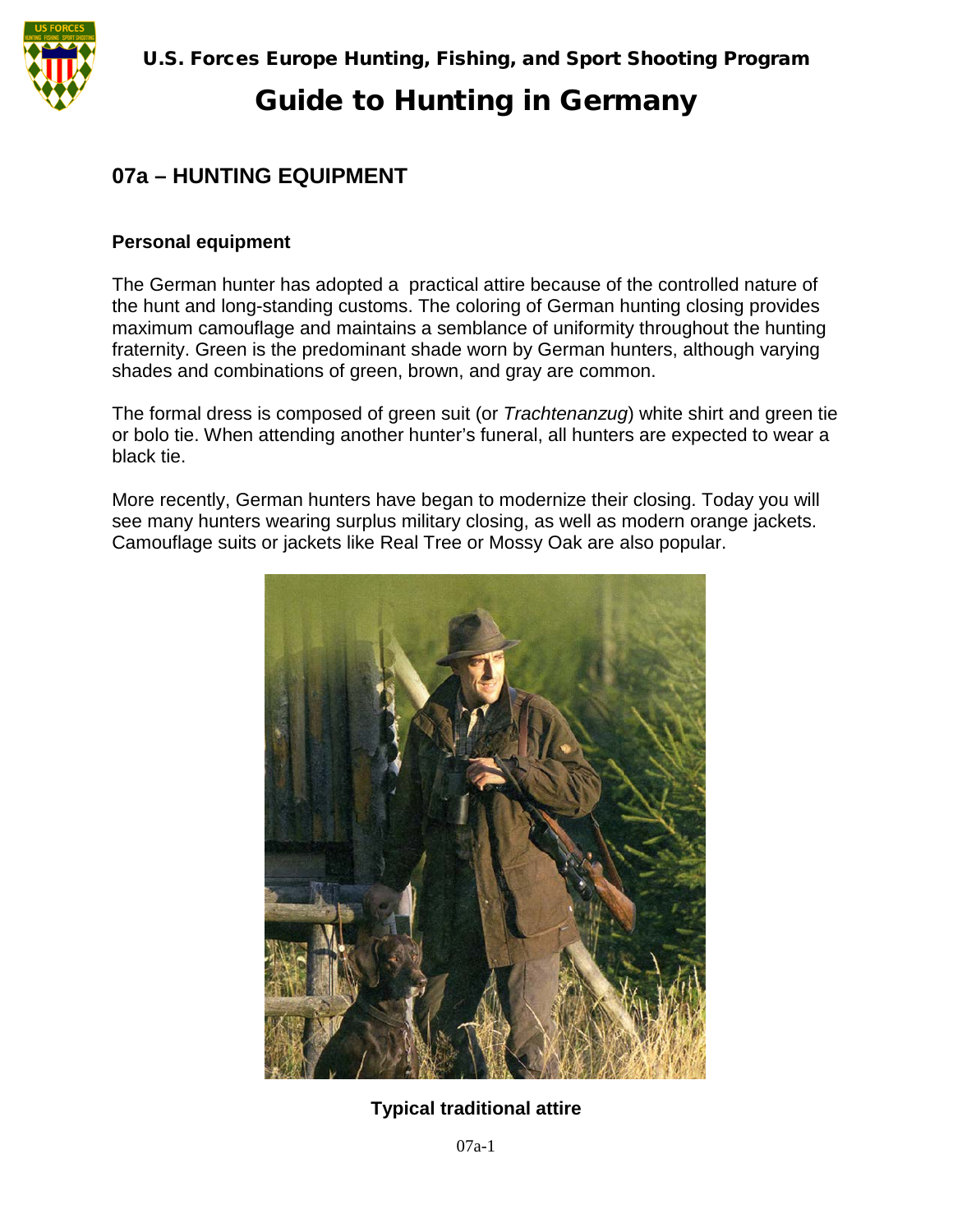

# Guide to Hunting in Germany



**Modern camouflage and warning color**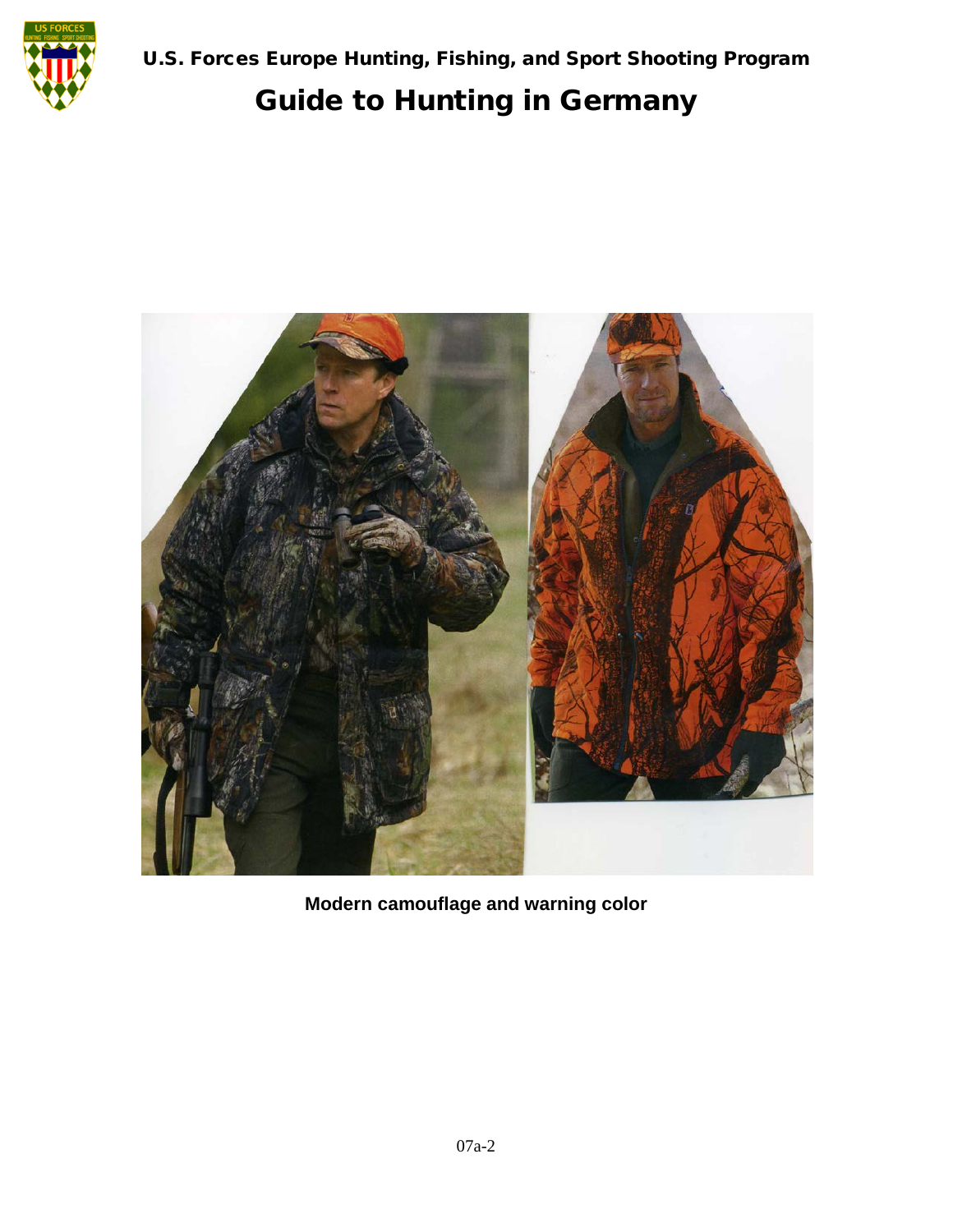

### Guide to Hunting in Germany

A **backpack (***Rucksack*) is practical for carrying loose baggage or supplies, or to carry the game home after a successful hunt. A backpack is especially important for the mountain hunt when the hunter must carry rations and other necessities for a prolonged stay. A canvas pack of simple design, expandable for bulky loads, is recommended.



A **weapon sling (***Gewehrriemen***)** (See photo on page 7a-1) provides a practical and safe means of carrying a shotgun or rifle, while leaving the hands free.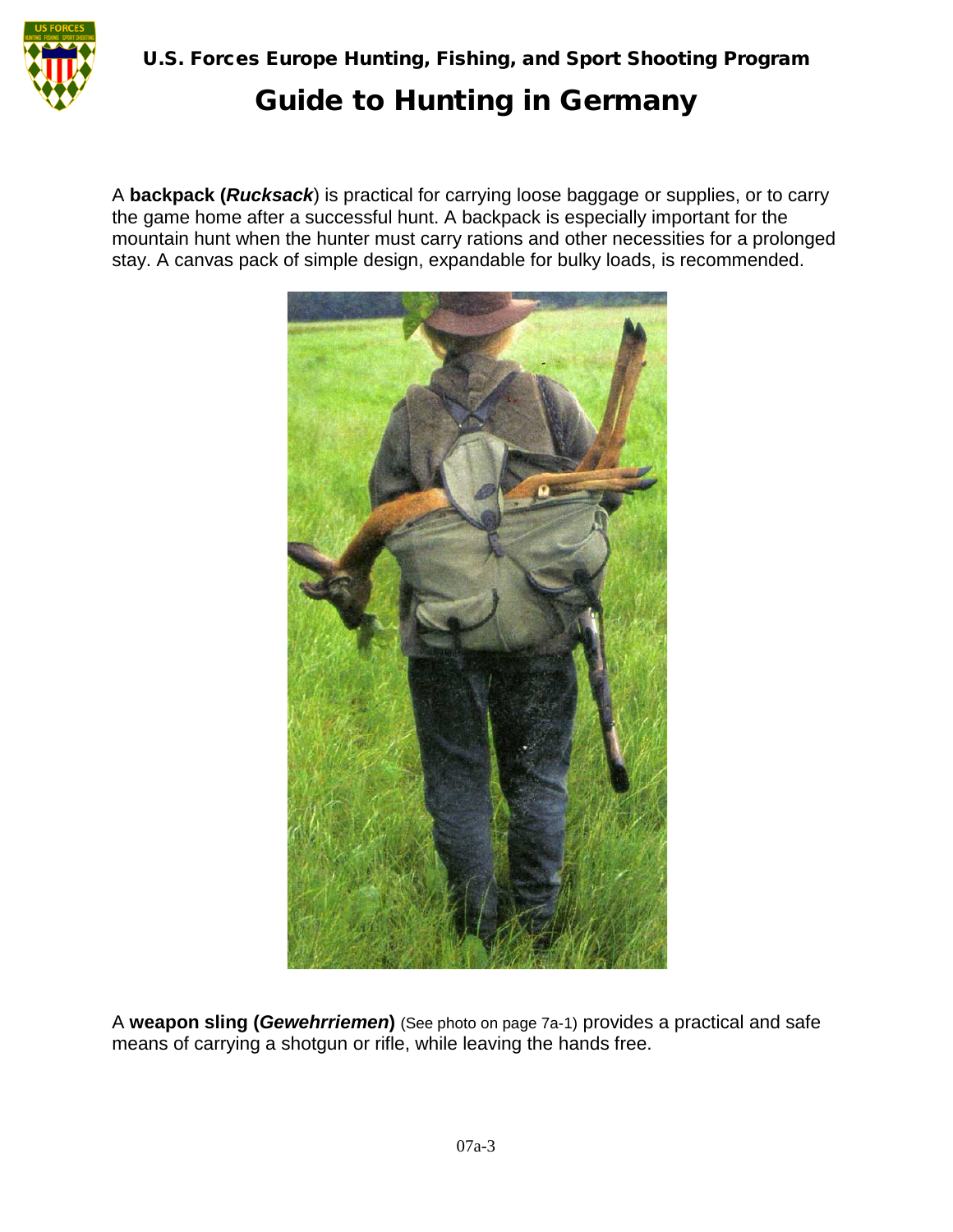

U.S. Forces Europe Hunting, Fishing, and Sport Shooting Program

# Guide to Hunting in Germany

**Field glasses or binoculars (***Ferngläser***)** are standard hunting equipment in Germany.



Binoculars are essential in searching for, identifying, and observing game in its natural habitat. For general use, 8x30 to 7x42 are preferred. For early morning, evening or night hunting 7x50 or 8x56 glasses give the best results. Lenses coated with chemical film are standard with modern glasses, as well as gas filled bodies to keep moisture out of the glasses and to prevent fogging of the optics.

When possible, try to match your binocular power magnification to the scope on your rifle.

Good field glasses for hunting should have a clear definition of the object and a wide field of vision so that the hunter may find and identify fast-moving game and game not visible with the naked eye. Binoculars for hunting should be light weight and of good quality. It is better to buy a second hand quality product, than wasting money by purchasing a cheap, poor quality new field glass.

Spotting scopes are used to exactly identify trophy game and for spotting and identifying chamois in the high regions of the mountains.